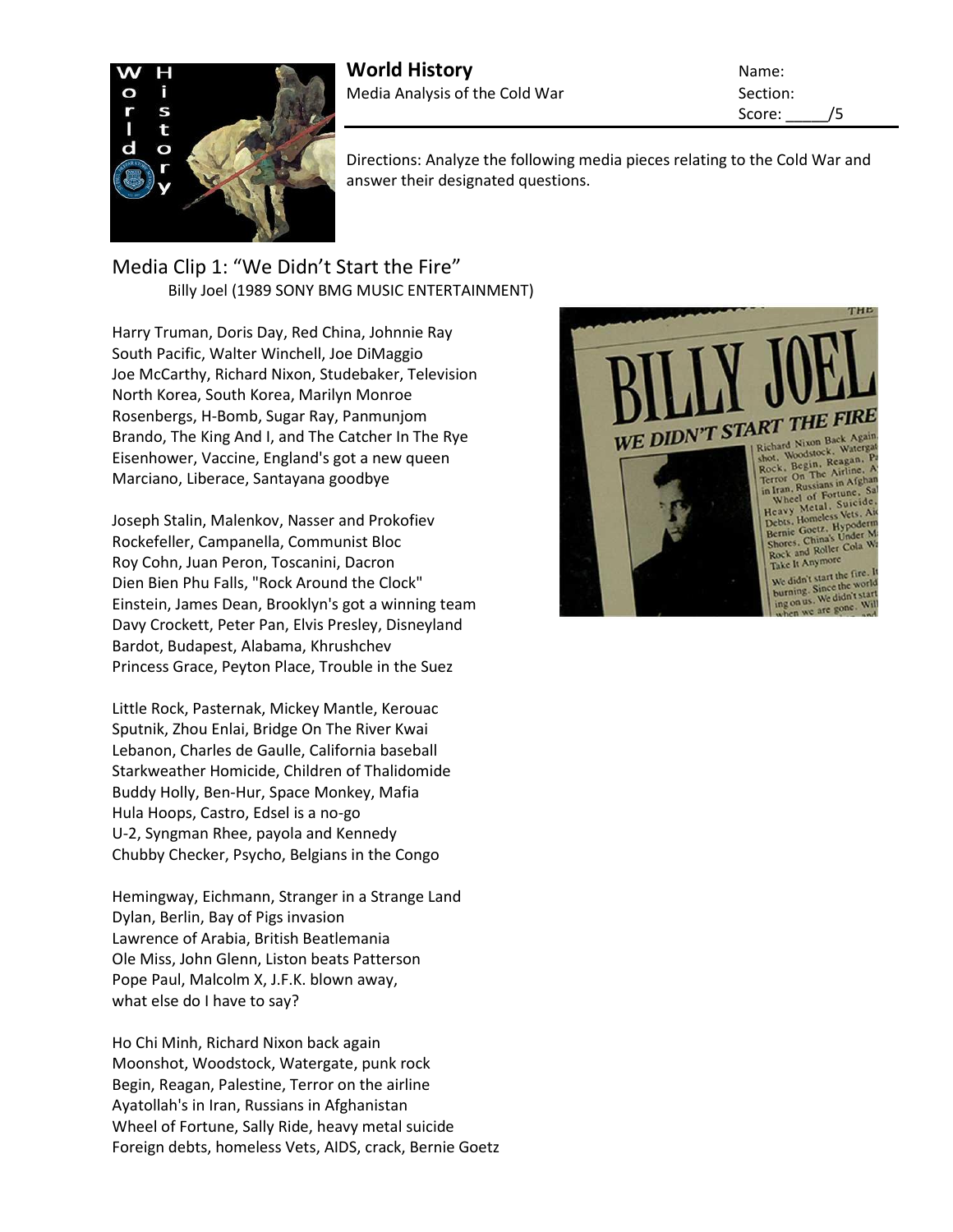[Hypodermics on the shores,](http://rock.rapgenius.com/1338493/Billy-joel-we-didnt-start-the-fire/Hypodermics-on-the-shores) [China's under martial law](http://rock.rapgenius.com/1441177/Billy-joel-we-didnt-start-the-fire/Chinas-under-martial-law) [Rock and Roller cola wars,](http://rock.rapgenius.com/1807077/Billy-joel-we-didnt-start-the-fire/Rock-and-roller-cola-wars) [I can't take it anymore](http://rock.rapgenius.com/2788319/Billy-joel-we-didnt-start-the-fire/I-cant-take-it-anymore)

[We didn't start the fire](http://rock.rapgenius.com/1002308/Billy-joel-we-didnt-start-the-fire/We-didnt-start-the-fire-it-was-always-burning-since-the-worlds-been-turning-we-didnt-start-the-fire-no-we-didnt-light-it-but-we-tried-to-fight-it) [It was always burning](http://rock.rapgenius.com/1002308/Billy-joel-we-didnt-start-the-fire/We-didnt-start-the-fire-it-was-always-burning-since-the-worlds-been-turning-we-didnt-start-the-fire-no-we-didnt-light-it-but-we-tried-to-fight-it) [Since the world's been turning](http://rock.rapgenius.com/1002308/Billy-joel-we-didnt-start-the-fire/We-didnt-start-the-fire-it-was-always-burning-since-the-worlds-been-turning-we-didnt-start-the-fire-no-we-didnt-light-it-but-we-tried-to-fight-it) [We didn't start the fire](http://rock.rapgenius.com/1002308/Billy-joel-we-didnt-start-the-fire/We-didnt-start-the-fire-it-was-always-burning-since-the-worlds-been-turning-we-didnt-start-the-fire-no-we-didnt-light-it-but-we-tried-to-fight-it) [No, we didn't light it](http://rock.rapgenius.com/1002308/Billy-joel-we-didnt-start-the-fire/We-didnt-start-the-fire-it-was-always-burning-since-the-worlds-been-turning-we-didnt-start-the-fire-no-we-didnt-light-it-but-we-tried-to-fight-it) [But we tried to fight it](http://rock.rapgenius.com/1002308/Billy-joel-we-didnt-start-the-fire/We-didnt-start-the-fire-it-was-always-burning-since-the-worlds-been-turning-we-didnt-start-the-fire-no-we-didnt-light-it-but-we-tried-to-fight-it)

What do you think Billy Joel means by the title "We didn't start the Fire"? Assertion Reasoning Evidence

\_\_\_\_\_\_\_\_\_\_\_\_\_\_\_\_\_\_\_\_\_\_\_\_\_\_\_\_\_\_\_\_\_\_\_\_\_\_\_\_\_\_\_\_\_\_\_\_\_\_\_\_\_\_\_\_\_\_\_\_\_\_\_\_\_\_\_\_\_\_\_\_\_\_\_\_\_\_\_\_\_\_\_\_\_\_\_\_\_\_\_

\_\_\_\_\_\_\_\_\_\_\_\_\_\_\_\_\_\_\_\_\_\_\_\_\_\_\_\_\_\_\_\_\_\_\_\_\_\_\_\_\_\_\_\_\_\_\_\_\_\_\_\_\_\_\_\_\_\_\_\_\_\_\_\_\_\_\_\_\_\_\_\_\_\_\_\_\_\_\_\_\_\_\_\_\_\_\_\_\_\_\_

\_\_\_\_\_\_\_\_\_\_\_\_\_\_\_\_\_\_\_\_\_\_\_\_\_\_\_\_\_\_\_\_\_\_\_\_\_\_\_\_\_\_\_\_\_\_\_\_\_\_\_\_\_\_\_\_\_\_\_\_\_\_\_\_\_\_\_\_\_\_\_\_\_\_\_\_\_\_\_\_\_\_\_\_\_\_\_\_\_\_\_

\_\_\_\_\_\_\_\_\_\_\_\_\_\_\_\_\_\_\_\_\_\_\_\_\_\_\_\_\_\_\_\_\_\_\_\_\_\_\_\_\_\_\_\_\_\_\_\_\_\_\_\_\_\_\_\_\_\_\_\_\_\_\_\_\_\_\_\_\_\_\_\_\_\_\_\_\_\_\_\_\_\_\_\_\_\_\_\_\_\_\_

\_\_\_\_\_\_\_\_\_\_\_\_\_\_\_\_\_\_\_\_\_\_\_\_\_\_\_\_\_\_\_\_\_\_\_\_\_\_\_\_\_\_\_\_\_\_\_\_\_\_\_\_\_\_\_\_\_\_\_\_\_\_\_\_\_\_\_\_\_\_\_\_\_\_\_\_\_\_\_\_\_\_\_\_\_\_\_\_\_\_\_

\_\_\_\_\_\_\_\_\_\_\_\_\_\_\_\_\_\_\_\_\_\_\_\_\_\_\_\_\_\_\_\_\_\_\_\_\_\_\_\_\_\_\_\_\_\_\_\_\_\_\_\_\_\_\_\_\_\_\_\_\_\_\_\_\_\_\_\_\_\_\_\_\_\_\_\_\_\_\_\_\_\_\_\_\_\_\_\_\_\_\_

\_\_\_\_\_\_\_\_\_\_\_\_\_\_\_\_\_\_\_\_\_\_\_\_\_\_\_\_\_\_\_\_\_\_\_\_\_\_\_\_\_\_\_\_\_\_\_\_\_\_\_\_\_\_\_\_\_\_\_\_\_\_\_\_\_\_\_\_\_\_\_\_\_\_\_\_\_\_\_\_\_\_\_\_\_\_\_\_\_\_\_

\_\_\_\_\_\_\_\_\_\_\_\_\_\_\_\_\_\_\_\_\_\_\_\_\_\_\_\_\_\_\_\_\_\_\_\_\_\_\_\_\_\_\_\_\_\_\_\_\_\_\_\_\_\_\_\_\_\_\_\_\_\_\_\_\_\_\_\_\_\_\_\_\_\_\_\_\_\_\_\_\_\_\_\_\_\_\_\_\_\_\_

\_\_\_\_\_\_\_\_\_\_\_\_\_\_\_\_\_\_\_\_\_\_\_\_\_\_\_\_\_\_\_\_\_\_\_\_\_\_\_\_\_\_\_\_\_\_\_\_\_\_\_\_\_\_\_\_\_\_\_\_\_\_\_\_\_\_\_\_\_\_\_\_\_\_\_\_\_\_\_\_\_\_\_\_\_\_\_\_\_\_\_

\_\_\_\_\_\_\_\_\_\_\_\_\_\_\_\_\_\_\_\_\_\_\_\_\_\_\_\_\_\_\_\_\_\_\_\_\_\_\_\_\_\_\_\_\_\_\_\_\_\_\_\_\_\_\_\_\_\_\_\_\_\_\_\_\_\_\_\_\_\_\_\_\_\_\_\_\_\_\_\_\_\_\_\_\_\_\_\_\_\_\_

Media Clip 2: "Leningrad" Billy Joel (1989 SONY BMG MUSIC ENTERTAINMENT)

Viktor was born in the spring of '44 And never saw his father anymore A child of sacrifice, a child of war Another son who never had a father after Leningrad

Went off to school and learned to serve the state Followed the rules and drank his vodka straight The only way to live was drown the hate A Russian life was very sad And such was life in Leningrad

I was born in '49 A cold war kid in McCarthy time Stop 'em all at the 38th Parallel Blast those yellow reds to hell And cold war kids were hard to kill Under their desks in an air raid drill Haven't they heard we won the war What do they keep on fighting for?

Viktor was sent to some Red Army town